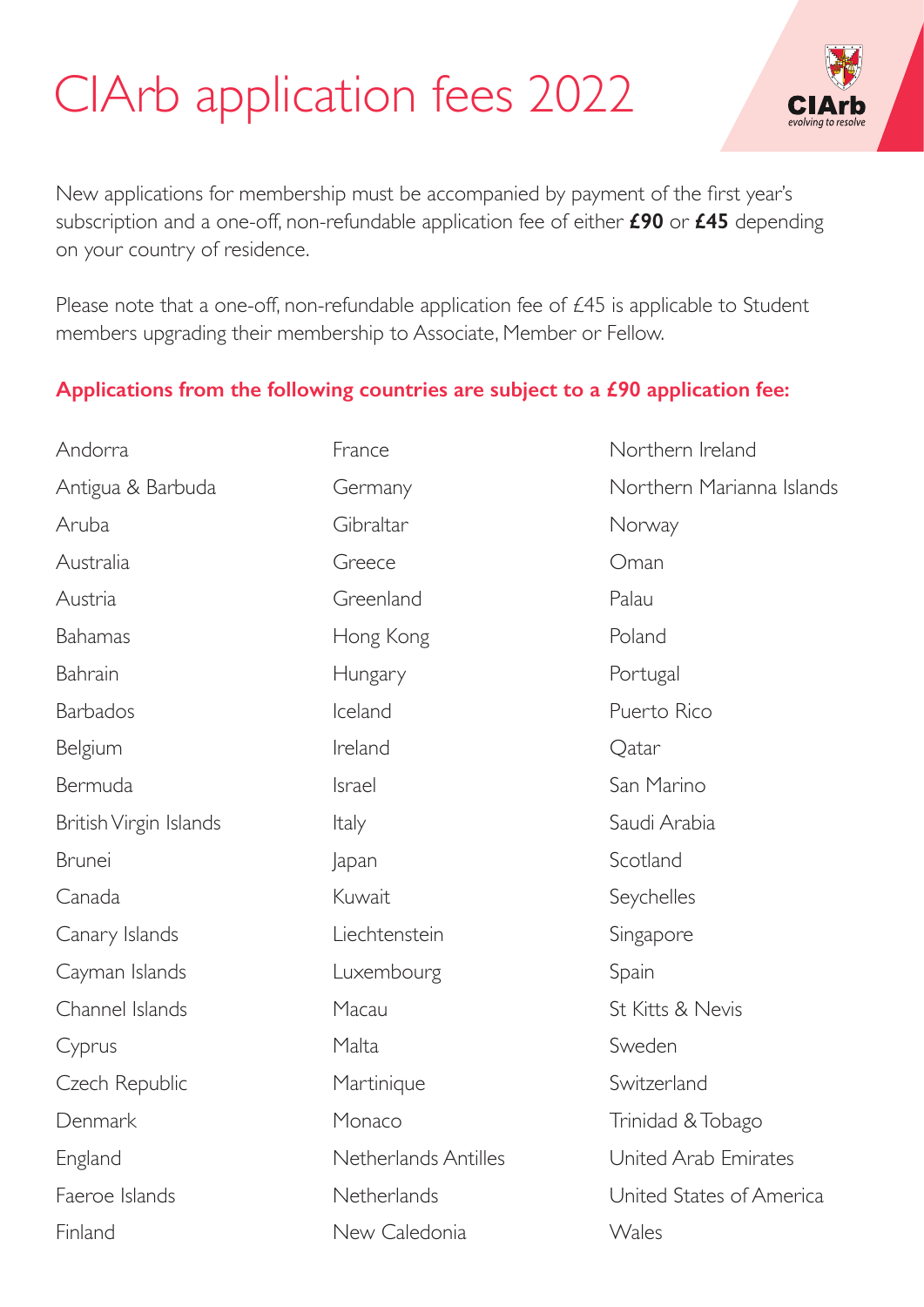## **Applications from the following countries are subject to a £45 application fee:**

| Afghanistan               | Congo Republic     |  |
|---------------------------|--------------------|--|
| Albania                   | Costa Rica         |  |
| Algeria                   | Croatia            |  |
| American Samoa            | Cuba               |  |
| Angola                    | Djibouti           |  |
| Anguilla                  | Dominica           |  |
| Argentina                 | Dominican Republic |  |
| Armenia                   | Ecuador            |  |
| Azerbaijan                | Egypt              |  |
| Bangladesh                | El Salvador        |  |
| <b>Belarus</b>            | Equatorial Guinea  |  |
| <b>Belize</b>             | Eritrea            |  |
| Benin                     | Estonia            |  |
| Bhutan                    | Ethiopia           |  |
| <b>Bolivia</b>            | Falkland Islands   |  |
| Bosnia and Herzegovina    | Fiji               |  |
| Botswana                  | Gabon              |  |
| <b>Brazil</b>             | Gambia             |  |
| Bulgaria                  | Georgia            |  |
| <b>Burkina Faso</b>       | Ghana              |  |
| Burundi                   | Grenada            |  |
| Cambodia                  | Guadeloupe         |  |
| Cameroon                  | Guam               |  |
| Cape Verde                | Guatemala          |  |
| Central African Republic  | Guinea             |  |
| Chad                      | Guinea-Bissau      |  |
| Chile                     | Guyana             |  |
| China                     | Haiti              |  |
| Colombia                  | Honduras           |  |
| Comoros                   | India              |  |
| Congo Democratic Republic | Indonesia          |  |

Iran Iraq Ivory Coast Jamaica Jordan Kazakhstan Kenya Kiribati Korea - Democratic Republic Kosovo Kyrgyzstan Laos Latvia Lebanon Lesotho Liberia Libya Lithuania Macedonia Madagascar Malawi Malaysia **Maldives** Mali Marshal Islands Mauritania **Mauritius** Mayotte Mexico Micronesia Moldova